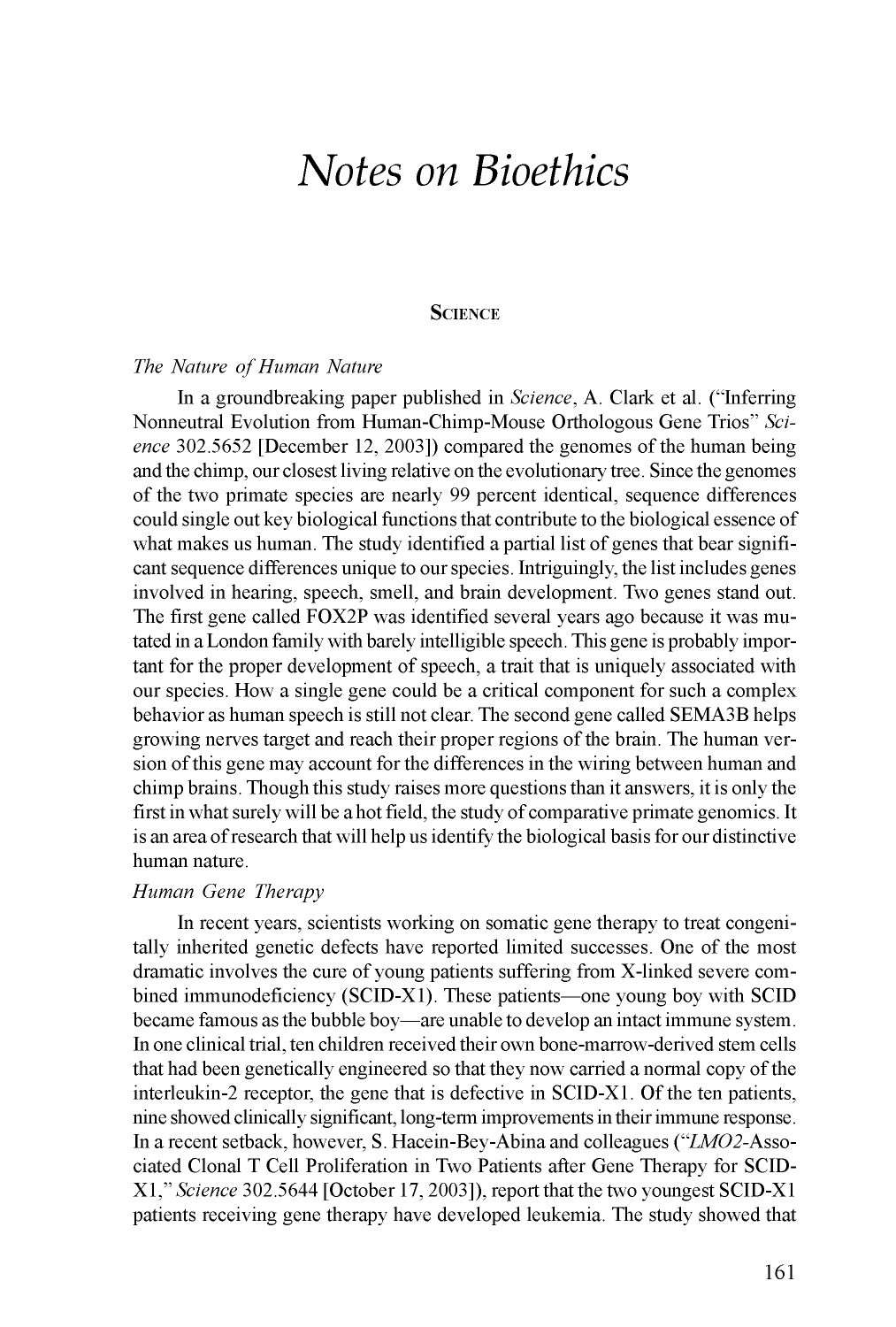the DNA vector used to introduce the normal copy of the interleukin-2 receptor gene selectively inserted itself next to the *LMO2* gene, a gene known to be involved in the development of blood. The mutagenic insertion and the aberrant activation of the *LMO2* gene that resulted was the apparent cause of the leukemia. This unfortunate side effect of the gene therapy protocol highlights the risk involved with genetransfer methods that lead to the integration of DNA into the patient's chromosomes. Hopefully, this study will accelerate efforts to find alternative forms of gene therapy that do not lead to the aberrant activation of cancer-causing genes.

# *Embryonic Stem-Cell Research*

Not surprisingly, stem-cell research with both embryonic stem (ES) cells and adult stem (AS) cells continued to advance this past quarter. With embryonic stem cells, several groups report a variety of discoveries. First, T. Barberi and colleagues ("Neural Subtype Specification of Fertilization and Nuclear Transfer Embryonic Stem Cells and Application in Parkinsonian Mice," *Nature Biotechnology* 21.10 [October 2003]) have developed a fast and efficient way to transform murine ES cells into different types of nerve cells. Transplantation of dopaminergic neurons derived from ES cells into mice was able to successfully treat a condition similar to Parkinson's disease in humans. Though this achievement has been reported before, this study is the first to use ES cells from cloned embryos derived from the recipient mice using somatic cell nuclear transfer. Thus, there was a perfect genetic match for the transplant recipient, removing the need for extra treatments to suppress the immune system. Significantly, the research team noted that they observed neither aberrant differentiation of the transplanted cells nor tumor formation in the recipient mice, detrimental side effects often associated with transplanted ES cells.

Next, two independent laboratories have now published specific culture conditions that can be used to consistently transform mammalian ES cells into germ cells, the cells that give rise to egg and sperm cells of the animal. This is a significant advance from the discovery noted in this column last August *(NCBQ* 3.3 [Autumn 2003]) which reported that scientists were able to isolate egg cells from mouse ES cells. In the earlier report, the egg and sperm cells arose spontaneously in a culture of ES cells over the course of fifty days. In contrast, Y. Toyooka et al. ("Embryonic Stem Cells Can Form Germ Cells in Vitro," *Proceedings of the National Academy of Sciences USA* 100.20 [September 30, 2003]) have now developed an in vitro system that allowed them to systematically visualize the development of mouse ES cells into germ cells in tissue culture dishes. These germ cells were able to produce sperm when they were transplanted into artificially reconstituted testicular tubules. In a similar discovery, N . Geijsen et al. ("Derivation of Embryonic Germ Cells and Male Gametes from Embryonic Stem Cells," *Nature,* published online December 10, 2003) have independently derived germ cells from cell clusters (technically called embryoid bodies) formed by ES cells. These germ cells were able to produce sperm, which when injected into egg cells resulted in embryo-like structures that developed into blastocysts.

Finally, K. Vrana et al. from Advanced Cell Technology in Massachusetts, report that they have successfully obtained pluripotent stem cells derived from the parthenogenetic activation of a monkey egg (^'Nonhuman Primate Parthenogenetic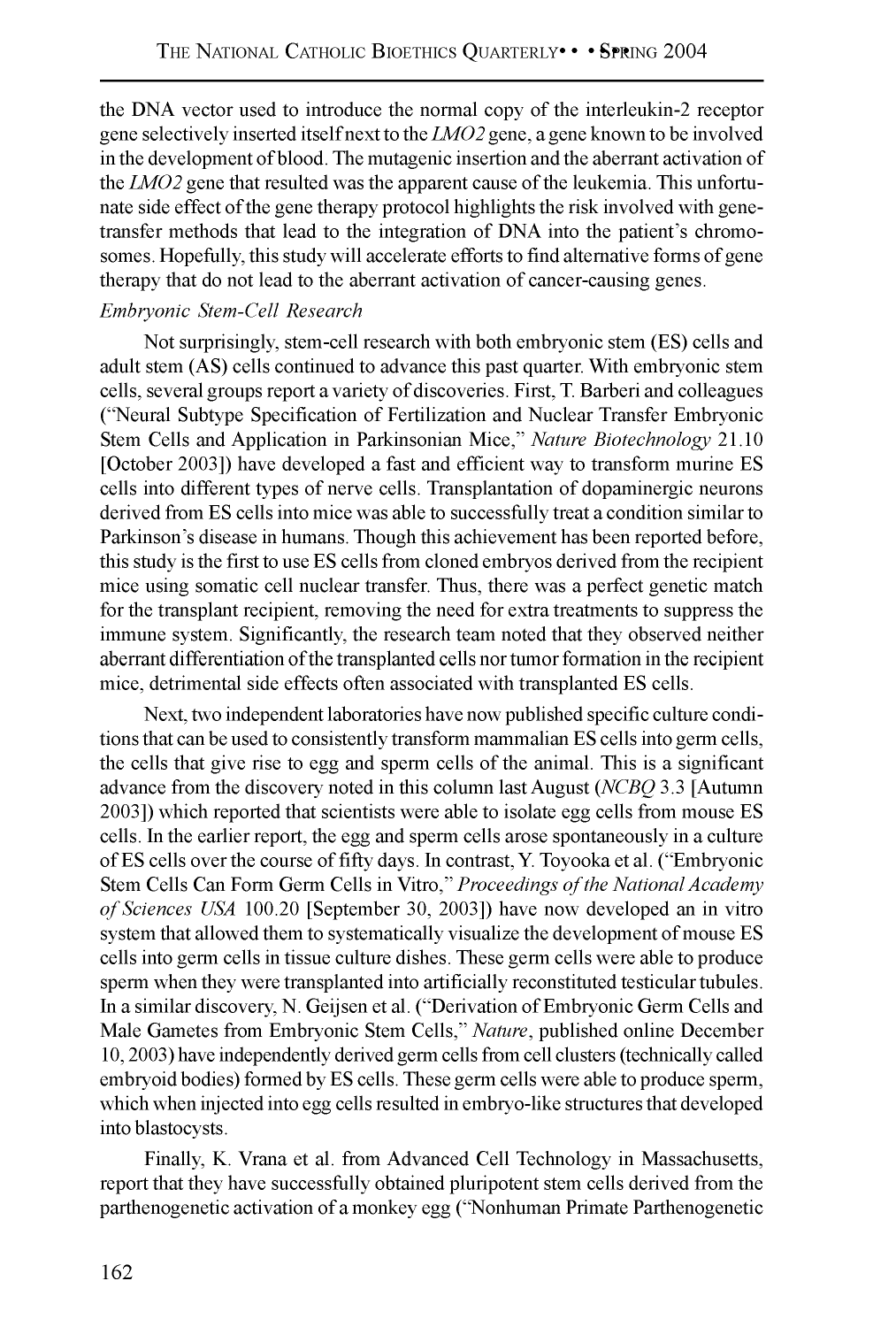Stem Cells," *Proceedings of the National Academy of Sciences USA* 100.S1 [September 30, 2003]). Parthenogenesis is the process whereby an egg is activated to begin what appears to be embryonic development in the absence of sperm. In this study, the activated eggs were able to develop into blastocyst-like structures, which could then be destroyed to harvest pluripotent cells that have characteristics typically associated with embryonic stem cells. The authors point out that their research may provide a source for embryonic stem cells that bypasses the need for creating competent embryos. Of course, this presupposes that parthenogenesis in mammals does not generate a "competent" embryo. However, as I have argued in this journal before ("On Static Eggs and Dynamic Embryos," NCBQ 2.4 [Winter 2002]: 659-683), present methods to activate mammalian eggs in the absence of sperm do not appear to generate bona fide embryos because the data suggests that they are unable to effect the cell-to-organism transition. Thus, experiments with mammalian parthenotes generated with current protocols should be morally permissible.

## *Adult Stem Cell Research*

One thing often forgotten in the ES-cell versus AS-cell debate is the fact that regenerative medicine involving ES cells necessarily involves the transformation of ES cells into AS cells. For instance, in the study described above by Barberi et al., ES cells had to be transformed into neural AS cells in order for them to replace tissue lost in Parkinson's disease. Thus, studies that lead to the identification of unique AS cell populations in the intact organism are important for regenerative medicine protocols that involve both ES and AS cells.

This quarter, two laboratories reported the identification of distinct AS cell populations in the heart and in the inner ear. H. Oh et al. ("Cardiac Progenitor Cells from Adult Myocardium: Homing, Differentiation, and Fusion after Infarction," *Proceedings of the National Academy of Sciences USA* 100.21 [October 14, 2003]) describe their successful attempt to identify stem cells in the adult mammalian heart. Given intravenously after a simulated heart attack in recipient mice, these stem cells were able to home to the injured myocardium and to contribute to the formation of new heart tissue.

Next, in mammals, acquired hearing loss often results from the inability of the inner ear to replace lost hair cells. H. Li and his colleagues have purified AS cells in the mouse inner ear that are able to give rise to a variety of cell types including the hair cells that are important for hearing ["Pluripotent Stem Cells from the Adult Mouse Inner Ear," *Nature Medicine* 9.10 [October 2003]). This research could lead to regenerative therapies that correct deafness by restoring hair cells in patients who have lost them.

Like ES cells, AS cells hold great promise for regenerative medicine. This past quarter, M . Kanatsu-Shinohara and colleagues transplanted frozen sperm stem cells into infertile male mice that allowed them to father live pups by normal sex ["Restoration of Fertility in Infertile Mice by Transplantation of Cryopreserved Male Germline Stem Cells," *Human Reproduction* 18.12 [December 2003]). This work may eventually lead to new treatments for male infertility caused either by disease or by medical treatment. For instance, sperm stem cells could be collected from men about to undergo cancer chemotherapy so that they can be transplanted back into